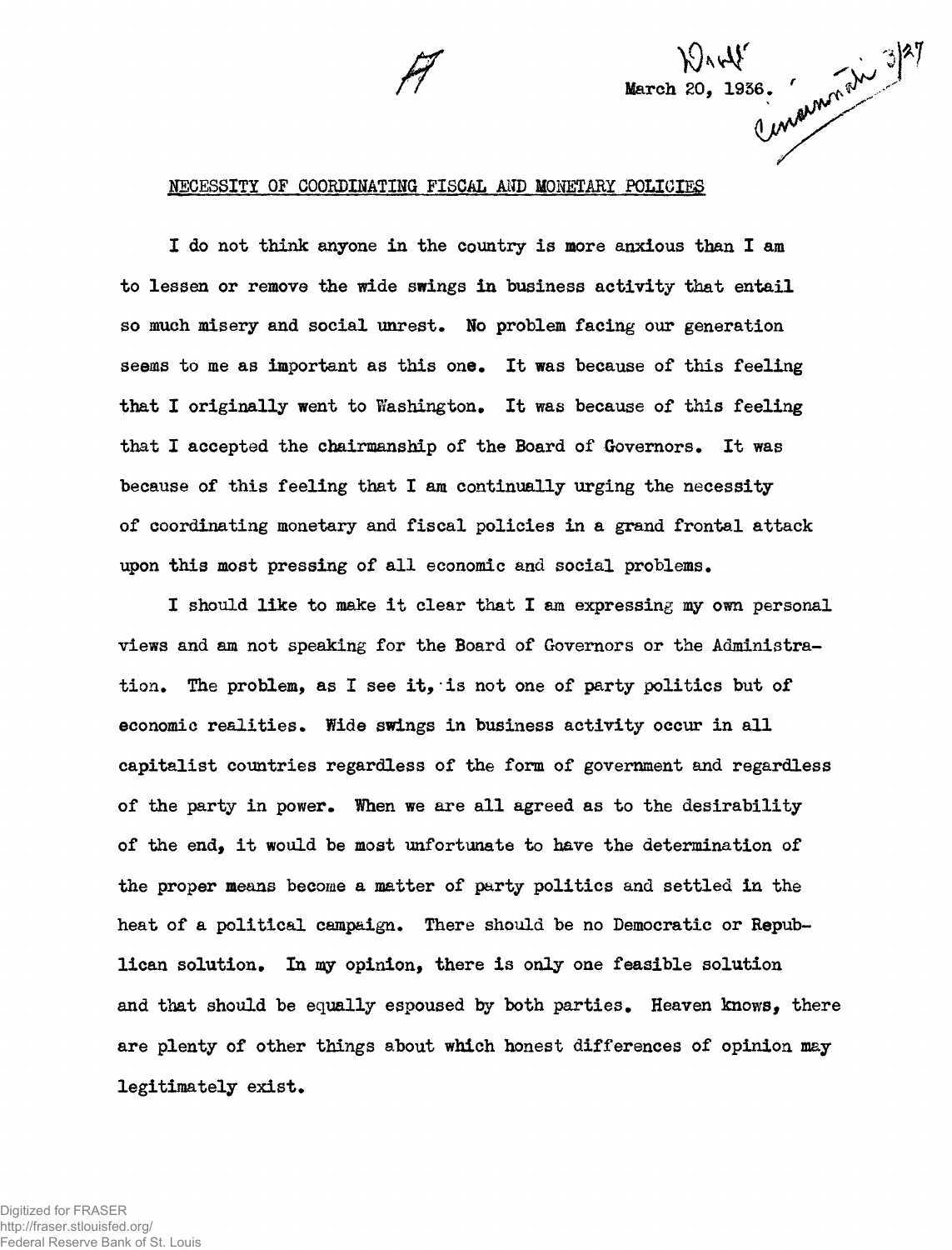**I think that we have the knowledge and the means to achieve at least a partial solution of the problem of economic stability, but I also think that the solution cannot be achieved without widespread understanding of the elements of the problem and widespread agreement as to the proper course of action called for.**

**In order to place the problem of securing greater stability in its proper setting let me sketch for you very briefly a few of the more significant developments in the past ten years. In the first place, I do not think that the depression was caused by the malpractices of particular individuals or by the stock market crash. Such explanations are too easy and fail to take account of the stubborn fact that building started down in 1928 and general business activity began to decline before the crash. Moreover, they cannot explain the worldwide character of the depression. We have to look much deeper into our economic system to locate the real trouble.**

**I do not pretend to understand all that happened in the business world in the late Twenties. Certain facts, however, I think are highly significant. One fact is that corporations reporting net earnings in the period 1923 to 1929 paid out in dividends only #38 billions of their total earnings of \$70 billions. The difference was in part put back into plant, which in some cases resulted in excesses; in part loaned to speculators, which weakened Federal Reserve control**

 $-2-$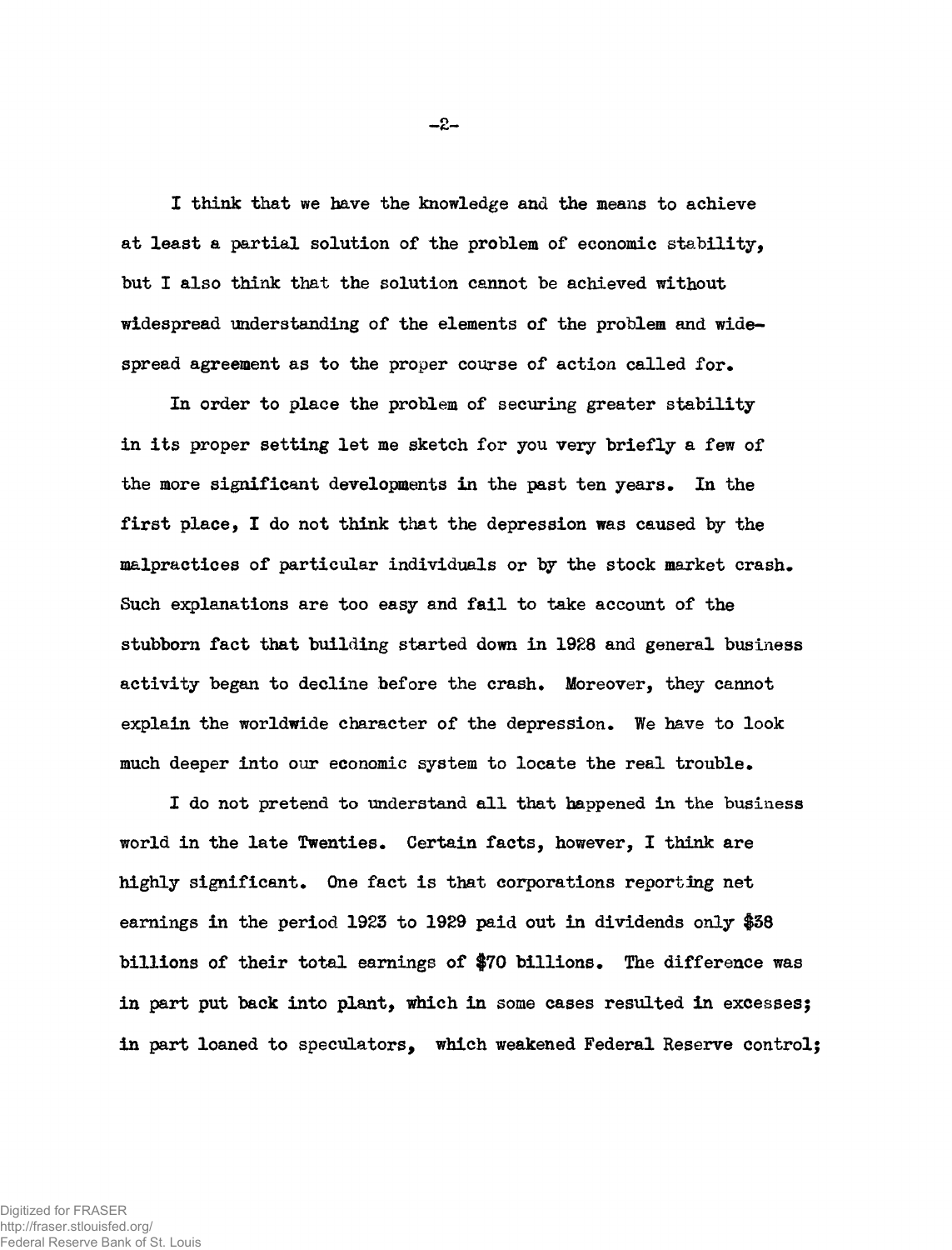**in part invested in other corporations, which tended to decrease competition; and in part added to cash balances, which tended to decrease consumer buying power.**

**The second significant fact is that a substantial part of the money used to purchase consumer goods was borrowed. The purchases of the mass of consumers were in excess of their incomes. When consumers either could not or would not borrow any more, the demand for goods was bound to decline. This is what I think happened in 1929.** Buying power was becoming deficient in relation to our capacity to **produce. When industry could not sell its output it immediately began to restrict its expenditure on capital goods, but every restriction of expenditures led to a decline in incomes and every decline in incomes led to a further decline in the demand for the products of industry. We had entered upon the vicious circle of deflation.**

**There were at least two other important factors contributing to the violence of the depression. In the first place, consumers, speculators, and corporations all set to work repaying their debts. But every time they restricted their expenditures in order to repay debt the demand for goods fell off, output diminished, and incomes were further reduced. Debtors were fighting a losing battle, since any portion of the debt they were able to pay off resulted in a further decline in the national income and made the burden of the remaining debt more crushing.**

 $-3-$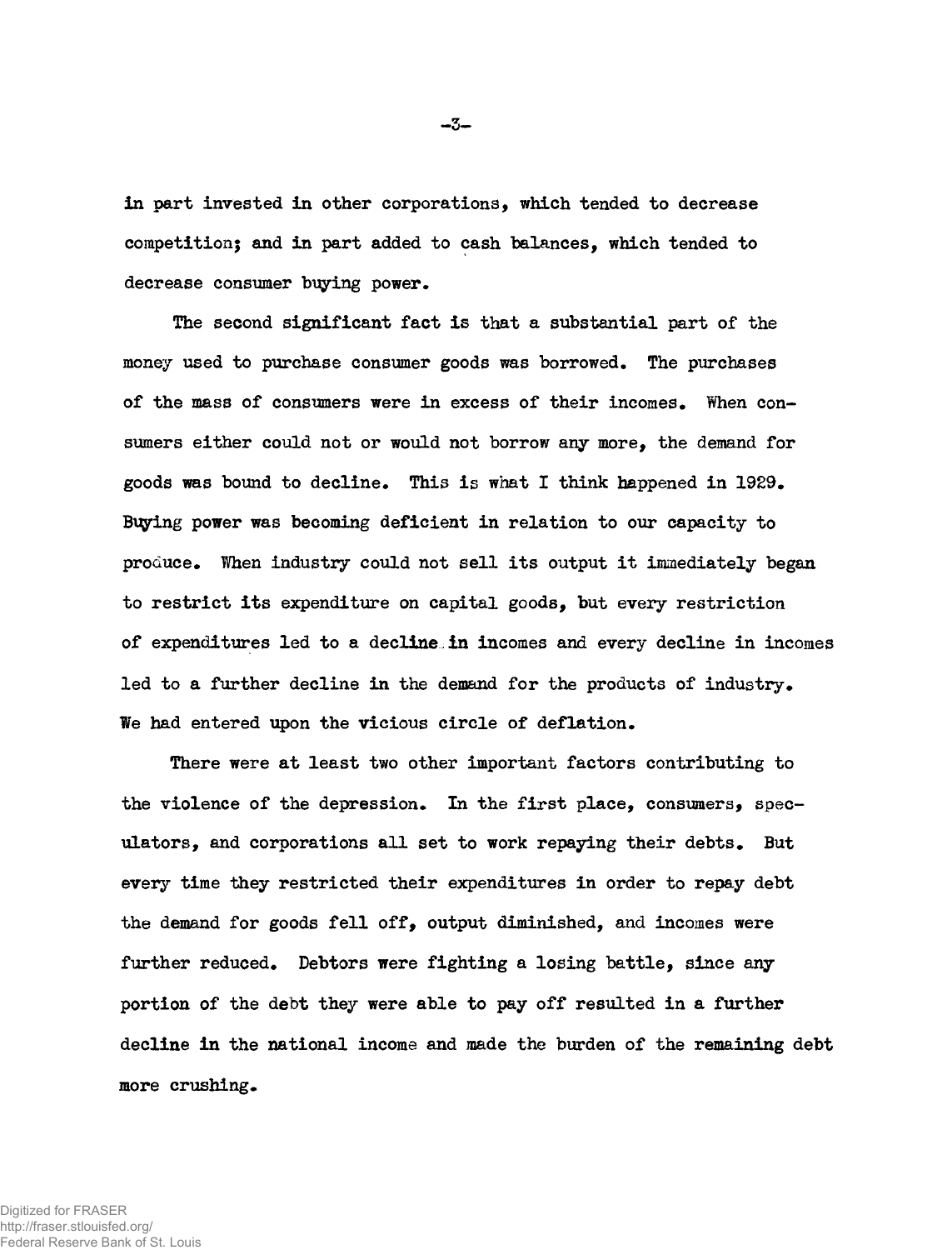**The other main contributing factor was bank liquidation. Due to credit contraction and bank failures the supply of deposit currency, the major portion of the purchasing power of the community, declined by one-third. When finally the depositors lost all confidence in the banks, the whole system collapsed.**

**These various factors, mutually intensifying, wreaked terrific havoc in our economic life. The amount of income produced declined from \$80 billion to #40 billion, despite the fact that our population and efficiency were increasing and we had the finest industrial plant and natural resources in the world. At the beginning of 1935 it is estimated that 15,700,000 workers were completely out of work and that the majority of the remainder were working only part time.**

**Since 1933 the trend of business has been unmistakeably upward. Liquidation has apparently run its course and the capital market is beginning to function again. The national income has risen about 50 percent and with it has risen the value of all property, real estate, stocks and bonds. With the increase in the demand for goods, corporations are beginning to discover it profitable to re-equip and extend plant. With the rise of rents and real estate values individuals are beginning to discover it profitable to build new houses. We are now, we may hope, well launched on the road to full recovery.**

**What is the explanation of this happy change in our circumstances from the dark days of 1932-1933? It cannot be attributed to the efforts**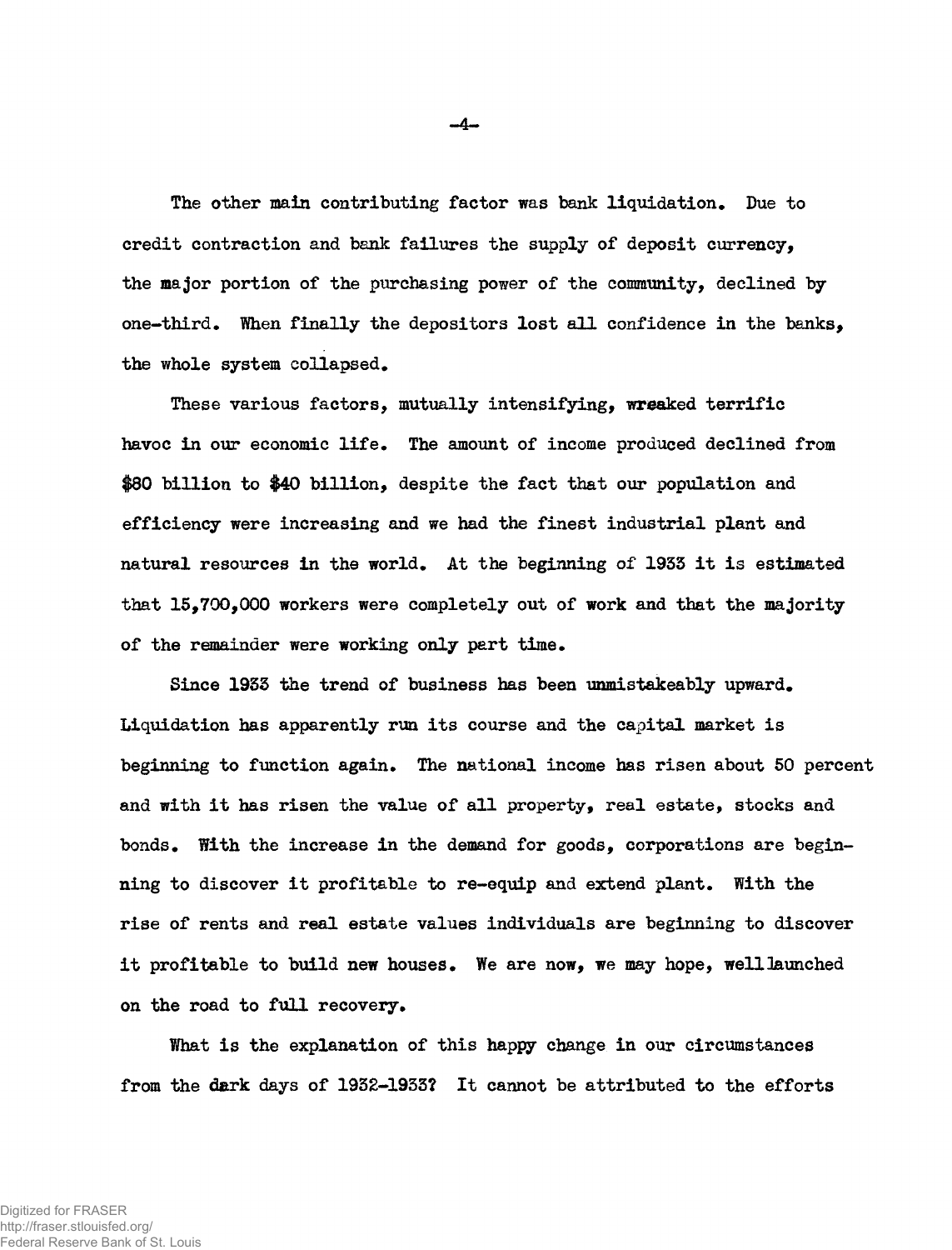**of private individuals or corporations. As I just pointed out, individuals and corporations are only now beginning to borrow and spend on durable goods. The explanation is, I think, perfectly obvious. The recovery is mainly attributable to the fiscal policy of the Government. It was the Government that poured \$4,200,000,000 into railroad and financial institutions, set up machinery for the refinancing of billions of dollars of farm and urban mortgages, and by so doing stopped the terrific spiral of liquidation and bankruptcies. It was the Government that spent \$7,800,000,000 since 1953 in public works, work relief, and straight relief. Besides discharging** the community's responsibility to care for the destitute, such expend**itures have operated to increase the demand for goods. More people were employed to make these goods and their incomes, in turn, were spent in large part for additional goods, It was the Government which mainly through its new issues, subscribed to in part by banks, was/responsible for a restoration of the deposit currency wiped out in the depression.**

**In real terms, that is, in terms of the community's welfare and in terms of the production of goods and services, the Government's expenditures have not constituted a burden on the community. They have been a positive benefit. In money terms the cost has been surprisingly small, in view of the magnitude of the accomplishment.**

**The increase in the Government\*s gross interest-bearing debt from the beginning of the fiscal year 1954 to the middle of the fiscal year 1936 was \$8.02 billion. The recoverable expenses of the Government,**

**-5 -**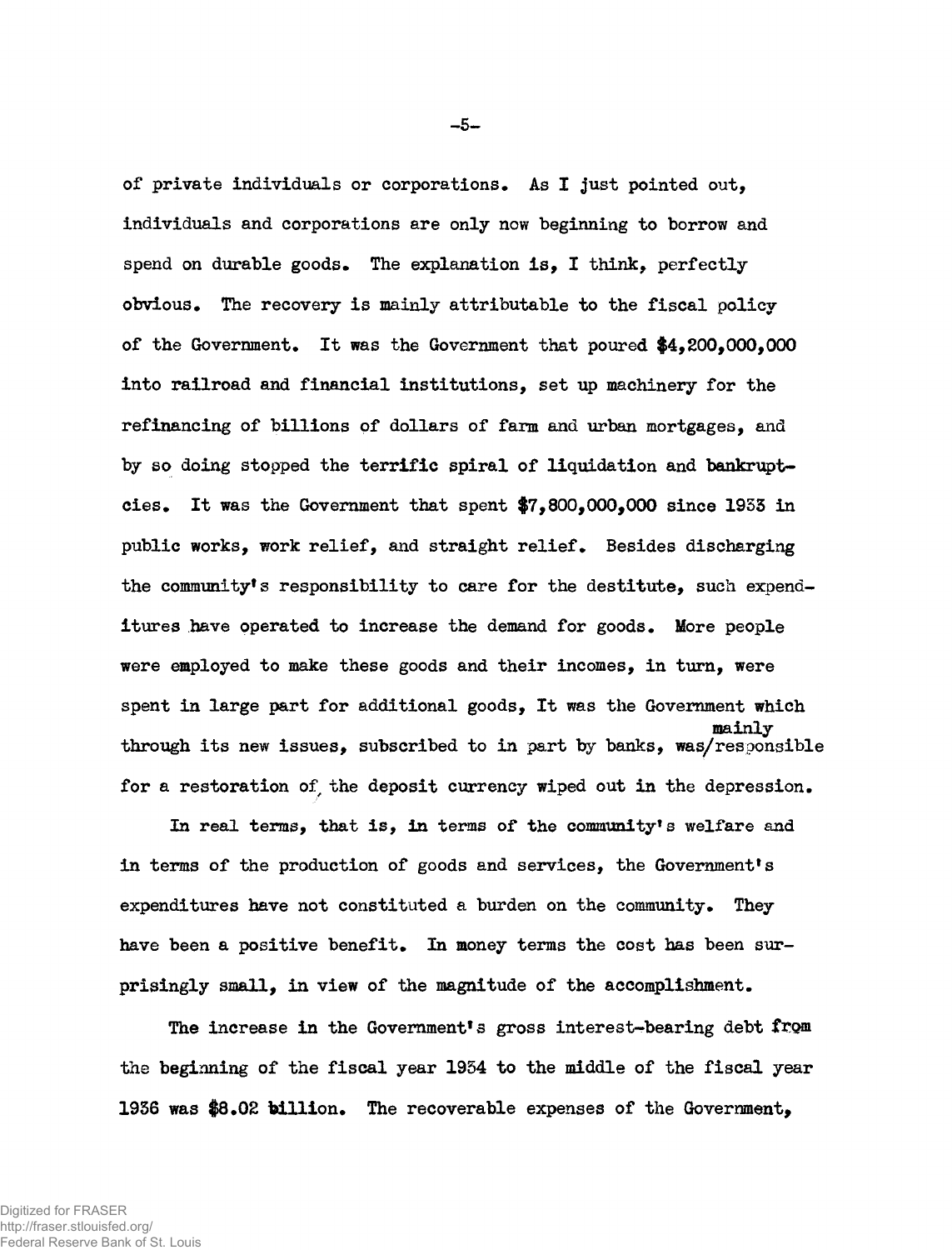**after making an ultra-conservative allowance of 25 percent for bad debts, amounted to \$2.25 billion. The increase in the Government's cash holdings, including the Stabilization Fund, was \$5.15 billion.** The net increase in the debt, therefore, was \$2.64 billion. Although **absolutely this appears a large figure, it is small relative to the national wealth and the national income. Even after allowance for the payment of the bonus, which is not part of the recovery program, and a further deficit in 1936 and 1937 arising from emergency expenditures, the figure will remain small in relation to our debt-paying capacity.**

**The carrying charges on the total Federal debt have increased from \$599 million in 1932 to an estimated \$750 million in 1936, or only \$150 million per annum. The carrying charges on the total Federal debt amount to less than lj percent of our present depressed national income, and to less than 1 percent of the national income of 1929. The carrying charges were a higher percentage of our national income in 1921-22 than they are at present.**

**The end of the deficits is now, I think, in sight. With the increase in the national income, tax revenues are increasing rapidly. If new taxes are introduced which yield the amounts envisaged by the President we should be very close to a balanced budget in 1937. The bold policy of stimulating recovery bids fair to be brought to a successful conclusion.**

**I have not recounted the highlights of the economic developments in the past decade for their own sake, but, rather, for the light they may shed upon the proper handling of the problem of economic stability**

**- 6 -**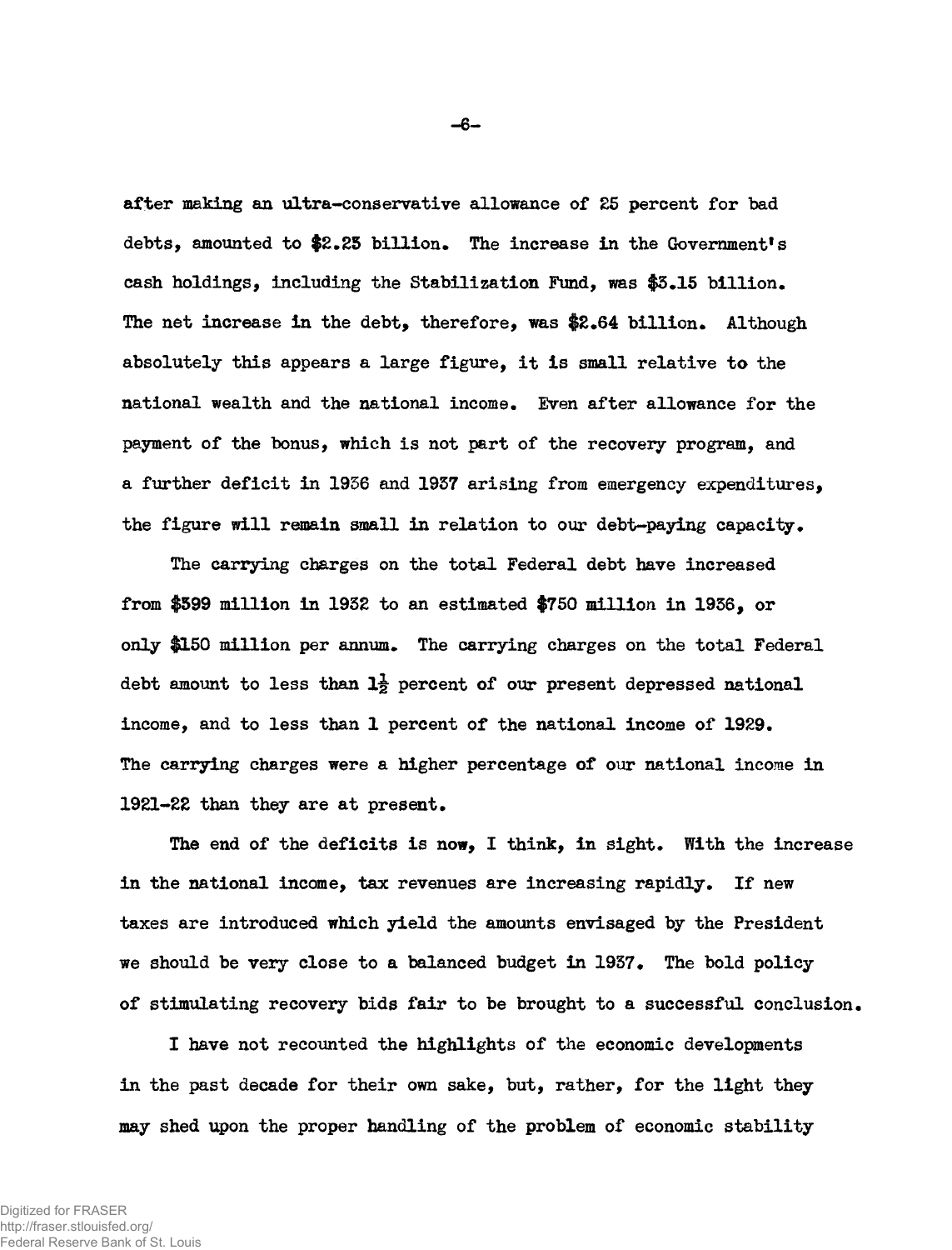**in the future. The lessons or morals I would draw from our experiences are as followsî**

**In the first place, they point, at least to me, to the necessity of modifying our tax system in such a way as to facilitate the even and uninterrupted flow of money through the economic system. I do not know what the final form of the recent tax proposal will be but I am heartily in sympathy with the idea of making it more difficult for corporations to accumulate great amounts of cash. The prospects of securing a more even flow of money would be greatly enhanced if corporations could be induced to maintain a fairly steady proportion between their cash holdings and the volume of their operations.**

**In the second place, I most fervently hope that one lesson we will all take to heart is the wisdom and, indeed, absolute necessity of having the Government's expenditures vary in a direction counter to private expenditures. If the Government contracts its expenditures and retires debt when individuals and corporations are doing this also, then our problem is hopeless of solution and little can be done through monetary control. If, on the other hand, the Government acts as a balance wheel, restraining the flow of money on the upswing and expanding it on the downswing, then the prospects are immeasurably better of securing** at least a moderate degree of stability.

**The final lesson I would draw from our recent experiences is the absolute necessity of conscious and deliberate control of the supply**